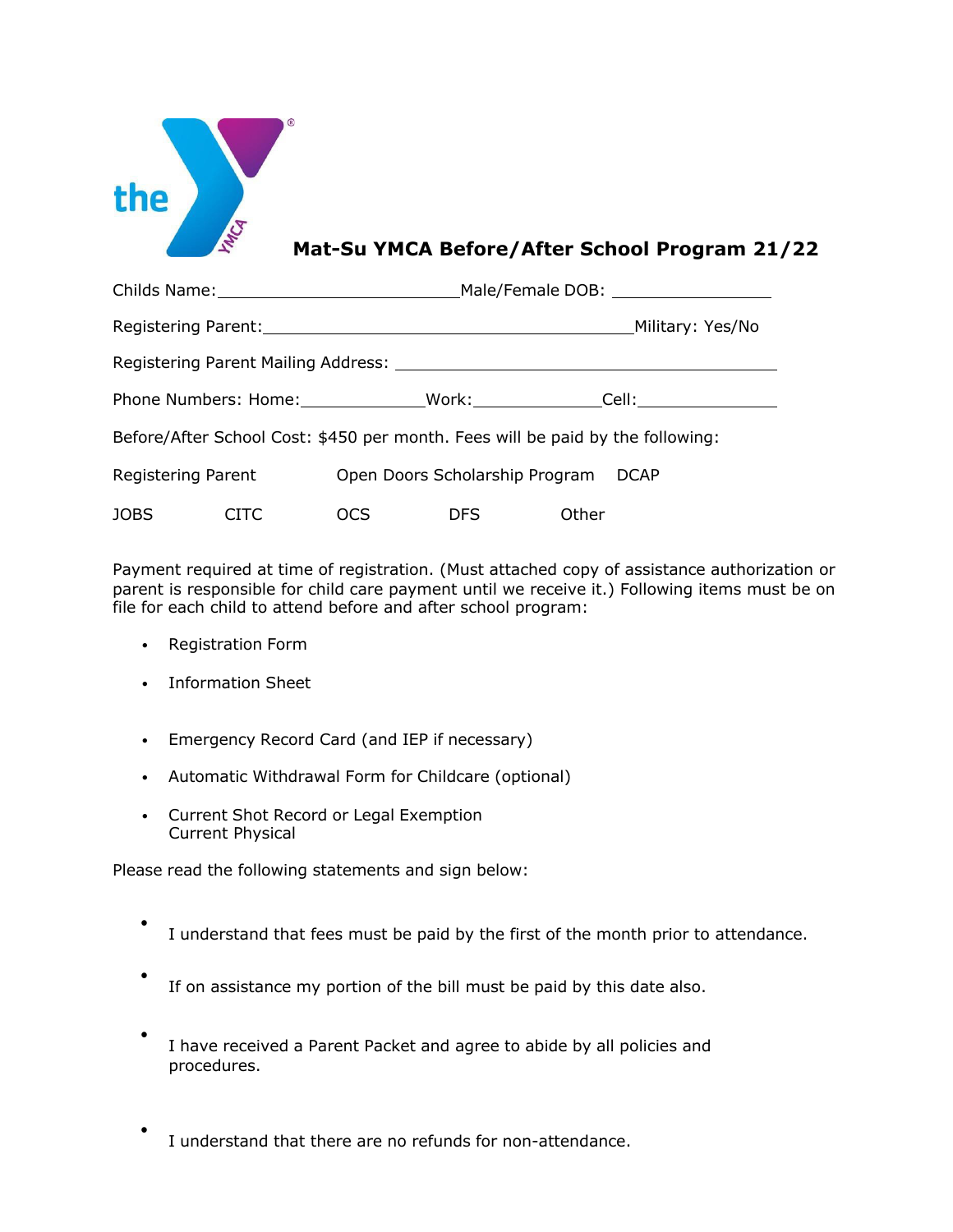- <sup>A</sup> two-week notice is required to change enrollment.
- <sup>I</sup> understand that <sup>I</sup> am responsible for keeping my assistance authorizations current as I am ultimately responsible for all payments.
- Permission is granted to the Mat-Su YMCA to use photographs of my child taken at the program for publicity and promotions.

| Parents Signature: | Date: |
|--------------------|-------|
|                    |       |

| Staff Signature: | Date: |
|------------------|-------|
|------------------|-------|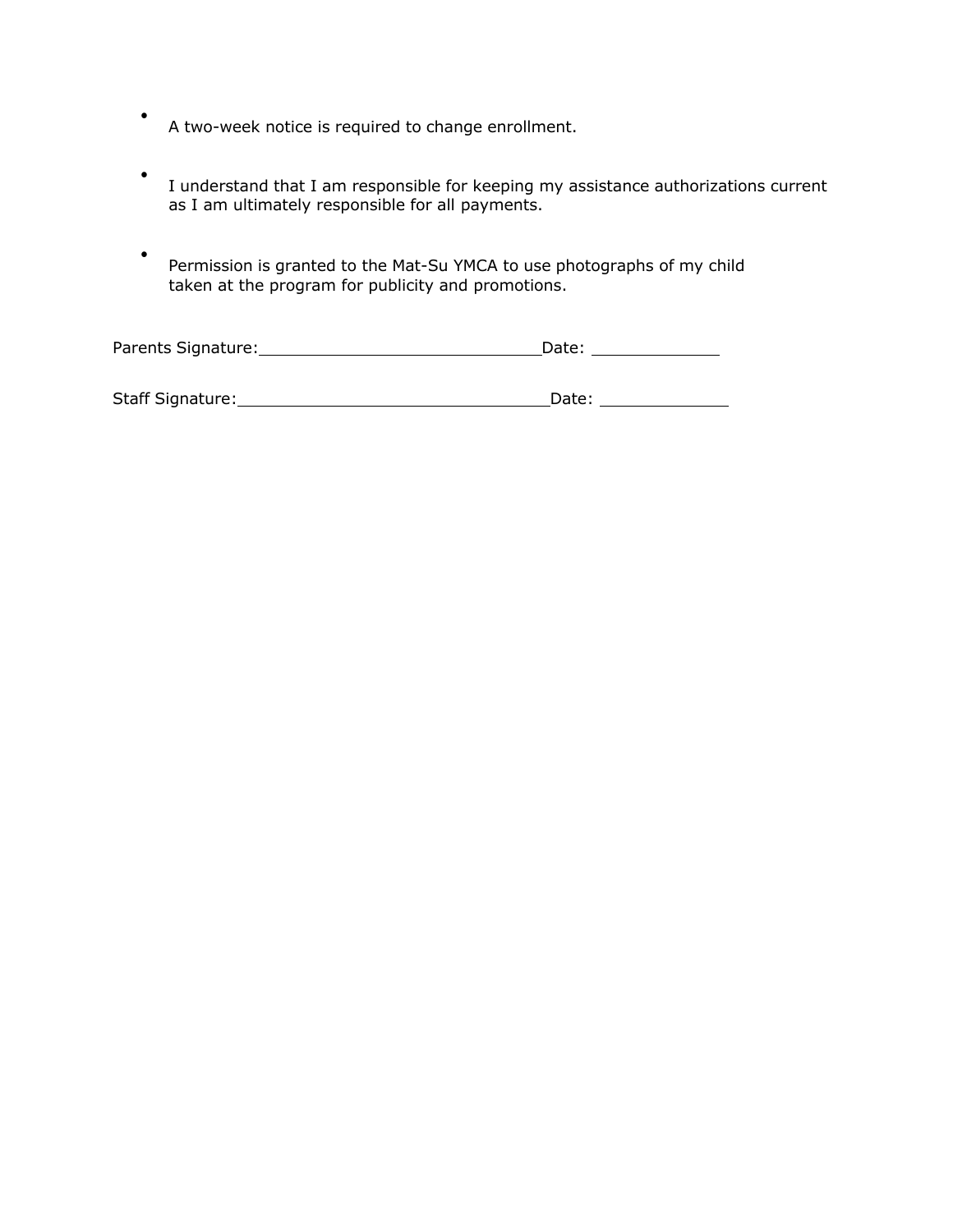## MAT-SU YMCA FAMILY INFORMATION SHEET

| 1. Child's full name: <u>contract and contract and contract and contract and contract and contract and contract and contract and contract and contract and contract and contract and contract and contract and contract and cont</u> |  |  |  |  |  |
|--------------------------------------------------------------------------------------------------------------------------------------------------------------------------------------------------------------------------------------|--|--|--|--|--|
| 2.                                                                                                                                                                                                                                   |  |  |  |  |  |
|                                                                                                                                                                                                                                      |  |  |  |  |  |
| 4. Number of brothers________________________; number of sisters ________________                                                                                                                                                    |  |  |  |  |  |
| 5. Any siblings enrolled in the School Age Program? _____________________________                                                                                                                                                    |  |  |  |  |  |
|                                                                                                                                                                                                                                      |  |  |  |  |  |
| 7. Has your child been in a childcare setting before this? ______________________                                                                                                                                                    |  |  |  |  |  |
| 8. How does your child feel about joining the School Age Program?                                                                                                                                                                    |  |  |  |  |  |
| <u> 1989 - Johann Stoff, deutscher Stoff, der Stoff, der Stoff, der Stoff, der Stoff, der Stoff, der Stoff, der S</u>                                                                                                                |  |  |  |  |  |
|                                                                                                                                                                                                                                      |  |  |  |  |  |
| 10. What does your child like to do during free time? __________________________                                                                                                                                                     |  |  |  |  |  |
| 11. What type of discipline works best for your child? __________________________                                                                                                                                                    |  |  |  |  |  |
|                                                                                                                                                                                                                                      |  |  |  |  |  |
| 13. Which of the following races best describes your child?                                                                                                                                                                          |  |  |  |  |  |
| <b>OPTIONAL FOR GRANT INFO:</b>                                                                                                                                                                                                      |  |  |  |  |  |
| White [ ] Black [ ] Native [ ] Asian [ ] Hispanic [ ] Pacific Islander [ ] Other [ ]                                                                                                                                                 |  |  |  |  |  |
| Please circle your family's annual income:                                                                                                                                                                                           |  |  |  |  |  |
|                                                                                                                                                                                                                                      |  |  |  |  |  |
|                                                                                                                                                                                                                                      |  |  |  |  |  |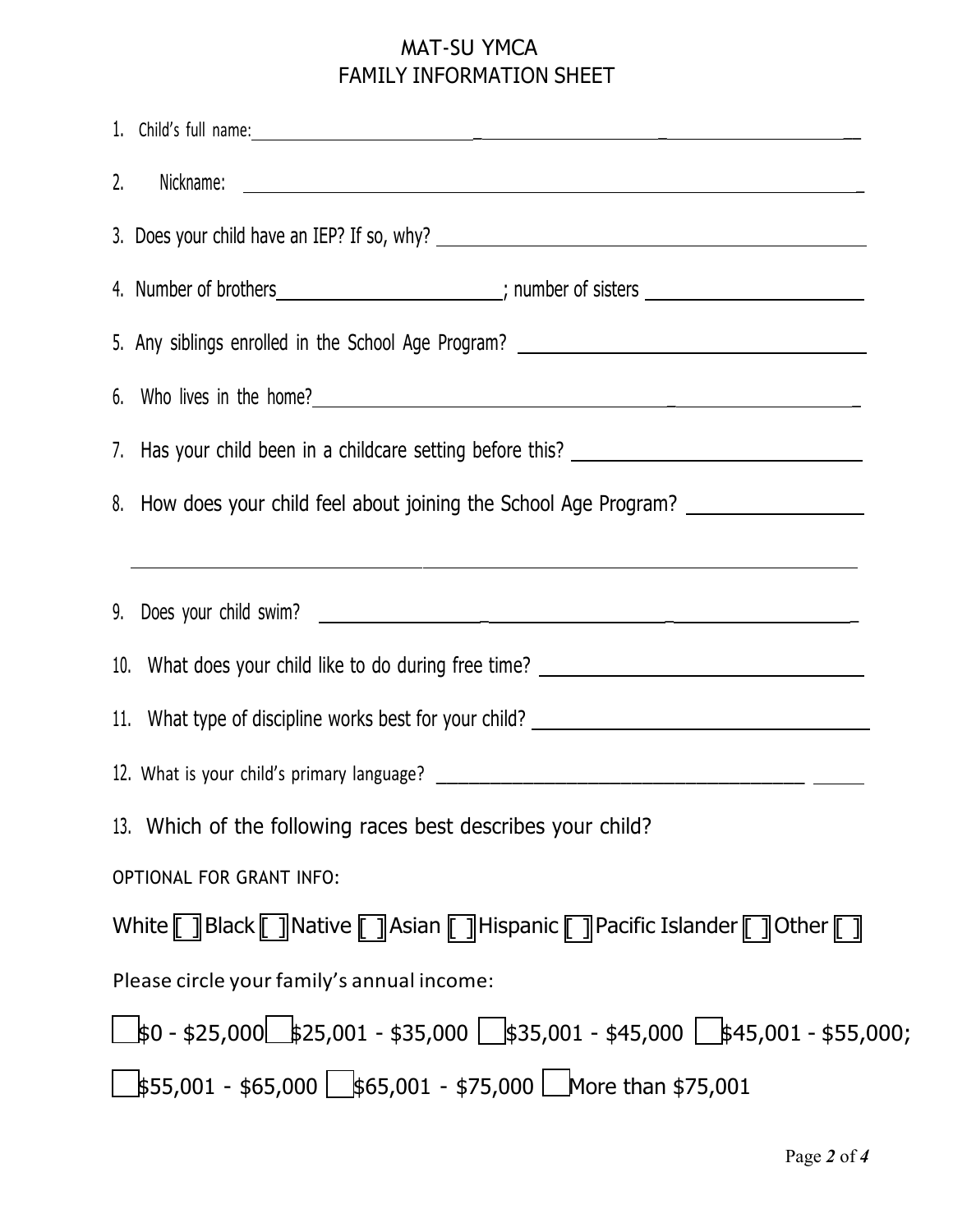

## **EMERGENCY RECORD CARD**





| <b>Last Name:</b>                                                                                                                                                                                                                                                                                                                                                                                                |                                                             | Date of Birth:                |                                              |                      |  |  |
|------------------------------------------------------------------------------------------------------------------------------------------------------------------------------------------------------------------------------------------------------------------------------------------------------------------------------------------------------------------------------------------------------------------|-------------------------------------------------------------|-------------------------------|----------------------------------------------|----------------------|--|--|
| <b>First Name:</b>                                                                                                                                                                                                                                                                                                                                                                                               |                                                             | First Day in Care:            |                                              |                      |  |  |
| Siblings enrolled<br>No<br>Yes                                                                                                                                                                                                                                                                                                                                                                                   |                                                             |                               | NA<br>Any Custody Arrangements?<br>No<br>Yes |                      |  |  |
|                                                                                                                                                                                                                                                                                                                                                                                                                  | NAMES OF PARENT(S) OR LEGAL GUARDIAN(S) CONTACT INFORMATION |                               |                                              |                      |  |  |
| Name:                                                                                                                                                                                                                                                                                                                                                                                                            | <b>Relationship:</b>                                        | <b>Relationship:</b><br>Name: |                                              |                      |  |  |
| Place of Employment / Other:                                                                                                                                                                                                                                                                                                                                                                                     |                                                             |                               | Place of Employment / Other:                 |                      |  |  |
| Phone:                                                                                                                                                                                                                                                                                                                                                                                                           |                                                             |                               | Phone:                                       |                      |  |  |
| Physical Home Address:                                                                                                                                                                                                                                                                                                                                                                                           |                                                             |                               | Physical Home Address:                       |                      |  |  |
| Cell Phone:<br>$\Box$ ok to send text msg.                                                                                                                                                                                                                                                                                                                                                                       | Home Phone:                                                 | Cell Phone:                   | $\Box$ ok to send text msg.<br>Home Phone:   |                      |  |  |
| E-mail Address:                                                                                                                                                                                                                                                                                                                                                                                                  |                                                             |                               | E-mail Address:                              |                      |  |  |
| PERSONS AUTHORIZED TO PICK-UP CHILD – Emergency / Routine                                                                                                                                                                                                                                                                                                                                                        |                                                             |                               |                                              |                      |  |  |
| List the names and phone numbers of persons who can pick up your child. You must include at least one name and phone number of an individual who can assume<br>responsibility for your child if you cannot be reached immediately in an emergency. Clarify whether these individuals can pick up the child in emergency situations only or<br>at other routine times. Individuals cannot be under the age of 16. |                                                             |                               |                                              |                      |  |  |
| Name:                                                                                                                                                                                                                                                                                                                                                                                                            | Daytime Phone:                                              |                               | Cell:                                        | Routine<br>Emergency |  |  |
| Name:                                                                                                                                                                                                                                                                                                                                                                                                            | Daytime Phone:                                              |                               |                                              | Routine<br>Emergency |  |  |
| Name:                                                                                                                                                                                                                                                                                                                                                                                                            | Daytime Phone:                                              |                               |                                              | Routine<br>Emergency |  |  |
| Name:                                                                                                                                                                                                                                                                                                                                                                                                            | Daytime Phone:                                              |                               | Cell:                                        | Routine<br>Emergency |  |  |
| **Signature of Parent or Legal Guardian and periodic updates required below**                                                                                                                                                                                                                                                                                                                                    |                                                             |                               |                                              |                      |  |  |

**MEDICAL INFORMATION and RELEASE FOR MEDICAL CARE**

| <b>Child's Name:</b>                                                                                                                                                                                                                                                                                                                                                                                                                                                                                                                                                                                    |                                                                                      |                                                     |                                                                       |               | <b>Child Care Facility:</b> |                                  |  |  |  |
|---------------------------------------------------------------------------------------------------------------------------------------------------------------------------------------------------------------------------------------------------------------------------------------------------------------------------------------------------------------------------------------------------------------------------------------------------------------------------------------------------------------------------------------------------------------------------------------------------------|--------------------------------------------------------------------------------------|-----------------------------------------------------|-----------------------------------------------------------------------|---------------|-----------------------------|----------------------------------|--|--|--|
|                                                                                                                                                                                                                                                                                                                                                                                                                                                                                                                                                                                                         | My child has NO ongoing health concerns, including allergies or ongoing medications  |                                                     |                                                                       |               |                             |                                  |  |  |  |
|                                                                                                                                                                                                                                                                                                                                                                                                                                                                                                                                                                                                         | $-OR -$                                                                              |                                                     |                                                                       |               |                             |                                  |  |  |  |
|                                                                                                                                                                                                                                                                                                                                                                                                                                                                                                                                                                                                         |                                                                                      | My child has the following chronic health concerns: |                                                                       |               |                             |                                  |  |  |  |
|                                                                                                                                                                                                                                                                                                                                                                                                                                                                                                                                                                                                         | allergies (list all):                                                                |                                                     |                                                                       |               |                             |                                  |  |  |  |
|                                                                                                                                                                                                                                                                                                                                                                                                                                                                                                                                                                                                         |                                                                                      |                                                     | Asthma $\bigcirc$ Diabetes $\bigcirc$ Seizures or epilepsy $\bigcirc$ | Other (list): |                             |                                  |  |  |  |
|                                                                                                                                                                                                                                                                                                                                                                                                                                                                                                                                                                                                         | My child takes the following ongoing medications:                                    |                                                     |                                                                       |               |                             |                                  |  |  |  |
|                                                                                                                                                                                                                                                                                                                                                                                                                                                                                                                                                                                                         | PREFERRED MEDICAL FACILITY INFORMATION                                               |                                                     |                                                                       |               |                             |                                  |  |  |  |
|                                                                                                                                                                                                                                                                                                                                                                                                                                                                                                                                                                                                         | Physician's Name:<br>Physician's Phone (recommended):                                |                                                     |                                                                       |               |                             |                                  |  |  |  |
| Preferred Hospital: (<br>Providence<br>Regional<br><b>ANMC</b><br><b>JBER</b><br>Other:                                                                                                                                                                                                                                                                                                                                                                                                                                                                                                                 |                                                                                      |                                                     |                                                                       |               |                             |                                  |  |  |  |
|                                                                                                                                                                                                                                                                                                                                                                                                                                                                                                                                                                                                         |                                                                                      |                                                     |                                                                       |               |                             |                                  |  |  |  |
| , am verifying that this medical information is correct and complete. I hereby give<br>I, the parent or legal guardian of<br>the above named facility permission to seek emergency medical treatment, including necessary emergency paramedic transport for my child. I understand that every effort<br>will be made to locate me or my child's other parent or legal guardian as soon as possible. I understand my obligation to keep my child care provider informed of my<br>whereabouts. I will assume the cost of necessary medical or surgical care and any related medical transportation costs. |                                                                                      |                                                     |                                                                       |               |                             |                                  |  |  |  |
| <b>Signature of Parent or Legal Guardian</b><br><b>Date Signed</b>                                                                                                                                                                                                                                                                                                                                                                                                                                                                                                                                      |                                                                                      |                                                     |                                                                       |               |                             |                                  |  |  |  |
|                                                                                                                                                                                                                                                                                                                                                                                                                                                                                                                                                                                                         | Information on this Emergency Record Card must be Reviewed and Updated Semi-annually |                                                     |                                                                       |               |                             |                                  |  |  |  |
| Date & Initial                                                                                                                                                                                                                                                                                                                                                                                                                                                                                                                                                                                          |                                                                                      |                                                     | Date & Initial                                                        |               | Date & Initial              | Date & Initial<br>Date & Initial |  |  |  |
|                                                                                                                                                                                                                                                                                                                                                                                                                                                                                                                                                                                                         |                                                                                      |                                                     |                                                                       |               |                             |                                  |  |  |  |

F-Emergency Record Card 12-12-11